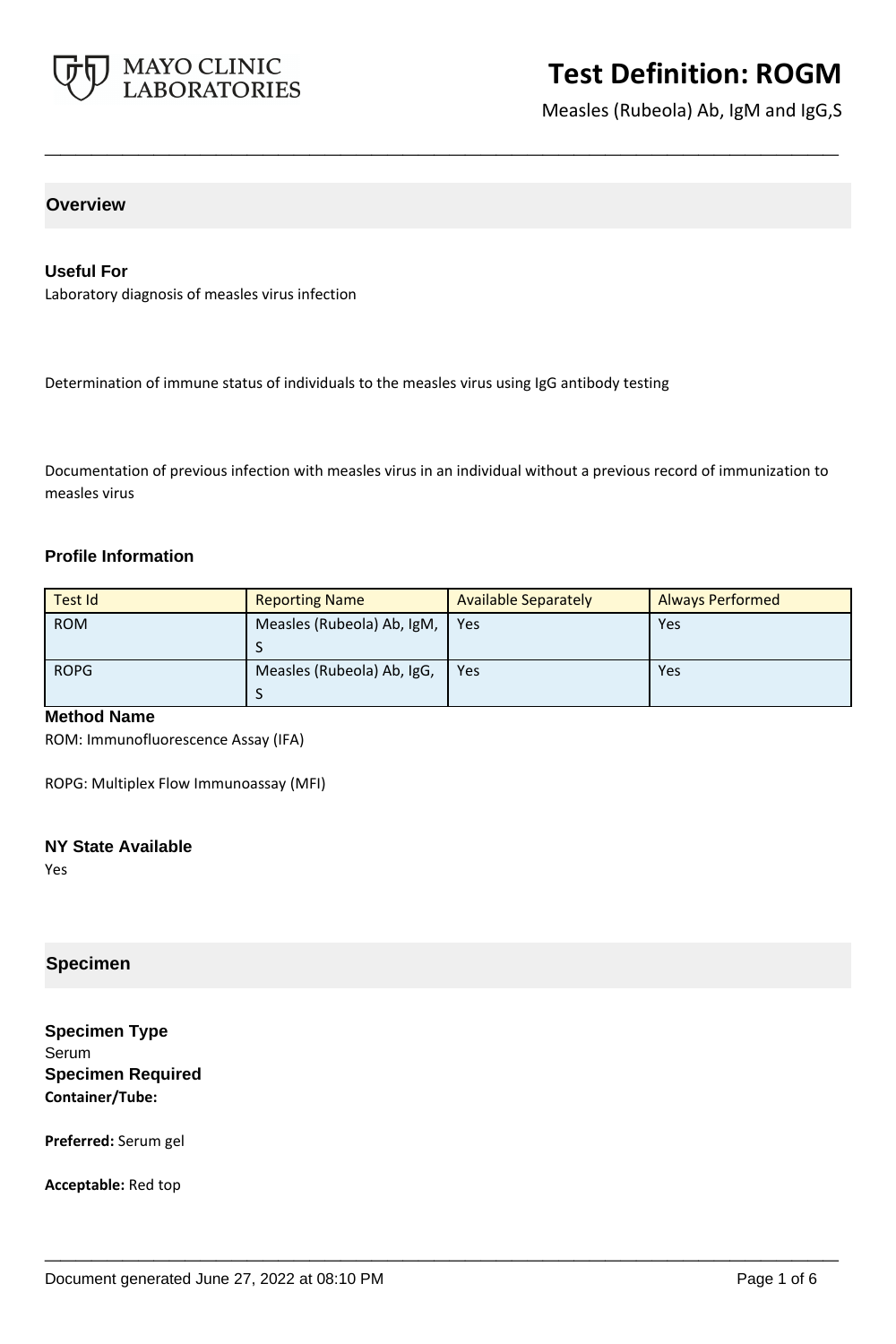

Measles (Rubeola) Ab, IgM and IgG,S

#### **Specimen Volume:** 1 mL

### **Forms**

If not ordering electronically, complete, print, and send a [Microbiology Test Request](https://www.mayocliniclabs.com/it-mmfiles/Microbiology_Test_Request_Form.pdf) (T244) with the specimen.

**\_\_\_\_\_\_\_\_\_\_\_\_\_\_\_\_\_\_\_\_\_\_\_\_\_\_\_\_\_\_\_\_\_\_\_\_\_\_\_\_\_\_\_\_\_\_\_\_\_\_\_**

## **Reject Due To**

| Gross hemolysis           | Reject |
|---------------------------|--------|
| Gross lipemia             | Reject |
| Heat-inactivated specimen | Reject |

#### **Specimen Minimum Volume**

0.6 mL

#### **Specimen Stability Information**

| <b>Specimen Type</b> | <b>Temperature</b>       | <b>Time</b> | <b>Special Container</b> |
|----------------------|--------------------------|-------------|--------------------------|
| <b>Serum</b>         | Refrigerated (preferred) | 14 davs     |                          |
|                      | Frozen                   | 14 days     |                          |

## **Clinical & Interpretive**

#### **Clinical Information**

The measles virus is a member of the Paramyxoviridae family of viruses, which include parainfluenza virus serotypes 1-4, mumps, respiratory syncytial virus (RSV), and metapneumovirus. The measles virus is among the most highly contagious infectious diseases among unvaccinated individuals and is transmitted through direct contact with aerosolized droplets or other respiratory secretions from infected individuals. Measles has an incubation period of approximately 8 to 12 days, which is followed by a prodromal phase of high fever, cough, coryza, conjunctivitis, and malaise. Koplik spots may also be apparent on the buccal mucosa and can last for 12 to 72 hours.(1,2) Following this phase, a maculopapular, erythematous rash develops beginning behind the ears and on the forehead and spreading centrifugally to involve the trunk and extremities.

Immunocompromised individuals, pregnant women, and those with nutritional deficiencies, are particularly at risk for serious complications following measles infection, which include pneumonia and central nervous system involvement.(1,3)

Following implementation of the national measles vaccination program in 1963, the incidence of measles infection has fallen to below 0.5 cases per 1,000,000 population and the virus is no longer considered endemic in the United States.(4) Measles outbreaks continue to occur in the United States due to exposure of nonimmune individuals or those with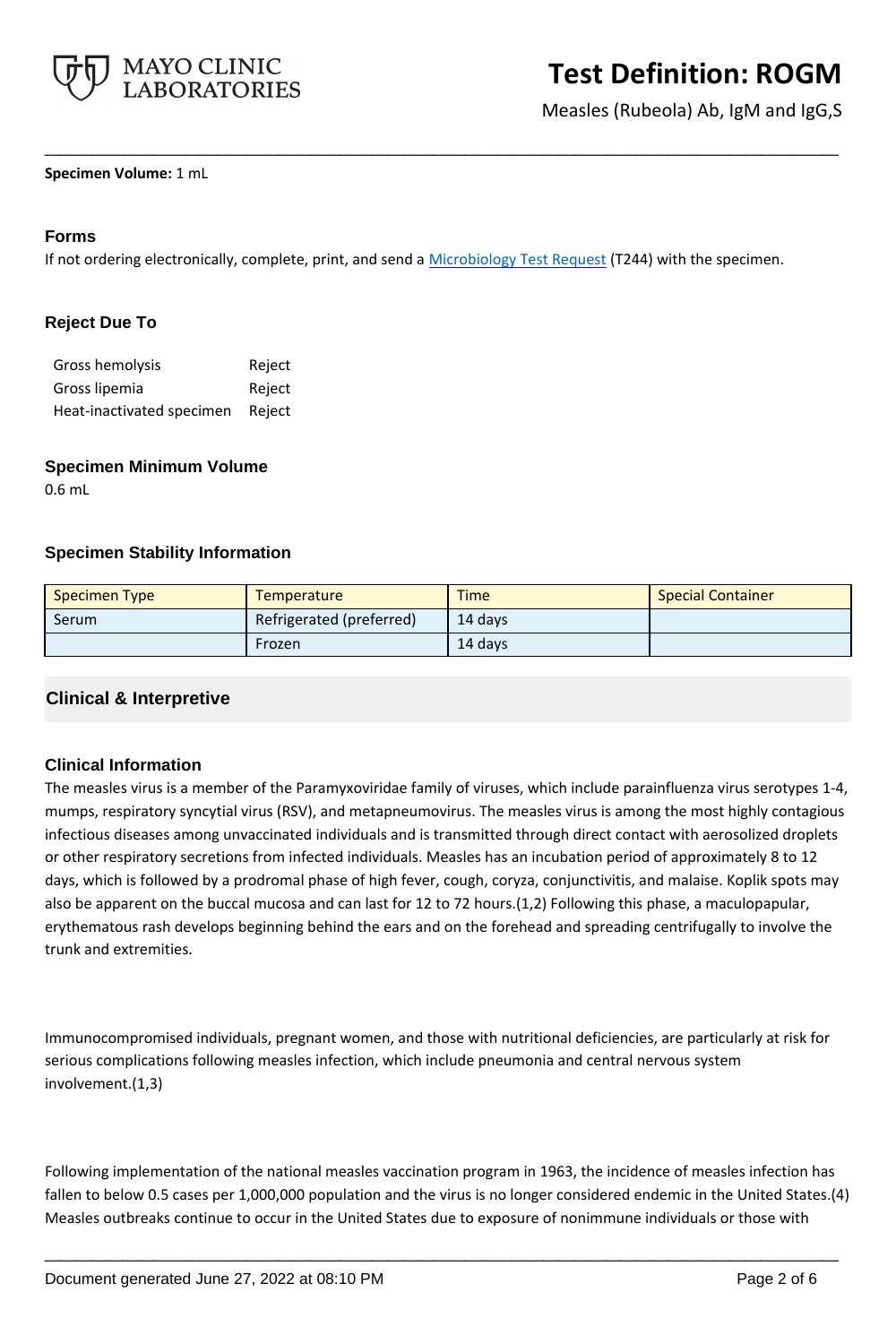

Measles (Rubeola) Ab, IgM and IgG,S

waning immunity to infected travelers. The measles outbreak in 2011 throughout Western Europe emphasizes the persistence of the virus in the worldwide population and the continued need for national vaccination programs.(5)

**\_\_\_\_\_\_\_\_\_\_\_\_\_\_\_\_\_\_\_\_\_\_\_\_\_\_\_\_\_\_\_\_\_\_\_\_\_\_\_\_\_\_\_\_\_\_\_\_\_\_\_**

The diagnosis of measles infection is often based on clinical presentation alone. The presence of IgM-class antibodies suggests recent infection, but should not be used alone to diagnose measles infection. Screening for IgG-class antibodies to measles virus aids in identifying nonimmune individuals.

#### **Reference Values**

IMMUNOGLOBULIN M

Negative

Reference values apply to all ages.

#### IMMUNOGLOBULIN G

Vaccinated: positive (> or =1.1 AI)

Unvaccinated: negative (< or =0.8 AI)

Reference values apply to all ages.

## **Interpretation**

This assay tests for both IgM and IgG-class antibodies. The presence of IgM-class antibodies, with or without the presence of IgG-class antibodies to measles virus may support a clinical diagnosis of recent/acute phase infection with the virus. IgM results alone should not be used to diagnose measles virus infection.

The absence of IgM-class antibodies suggests lack of an acute phase infection with measles virus. However serology may be negative for IgM-class antibodies in early disease, and results should be interpreted in the context of clinical findings.

Testing for IgM-class antibodies to measles should be limited to patients with clinically compatible disease.

The presence of detectable IgG-class antibodies, in the absence of IgM-class antibodies, indicates prior exposure to the measles virus through infection or immunization. These individuals are considered immune to measles infection.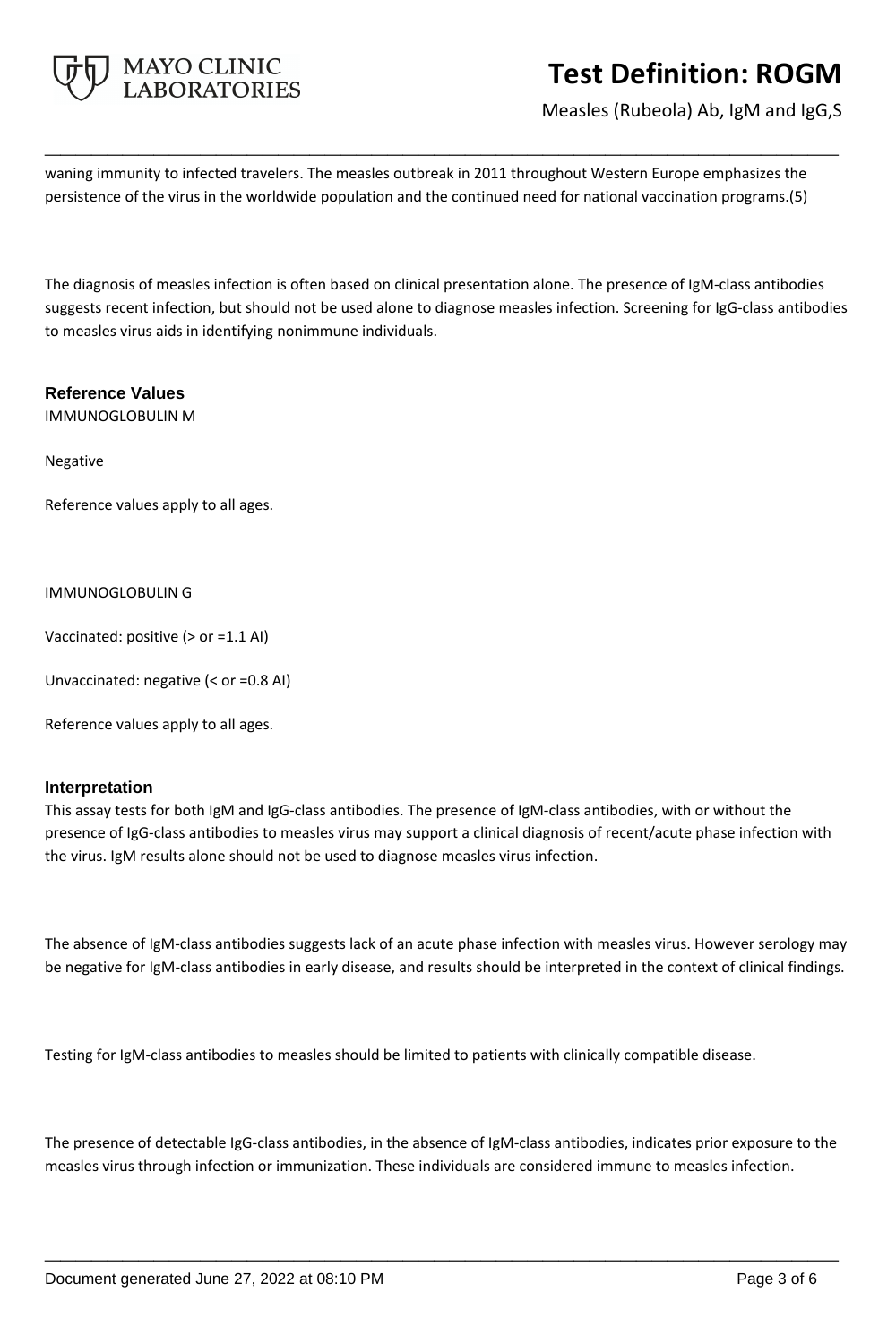

Measles (Rubeola) Ab, IgM and IgG,S

The absence of detectable IgG-class antibodies suggests the lack of a specific immune response to immunization or no prior exposure to the measles virus. These individuals are considered nonimmune to measles virus infection.

**\_\_\_\_\_\_\_\_\_\_\_\_\_\_\_\_\_\_\_\_\_\_\_\_\_\_\_\_\_\_\_\_\_\_\_\_\_\_\_\_\_\_\_\_\_\_\_\_\_\_\_**

#### **Cautions**

A serum specimen collected during the acute phase of infection or soon after vaccination may yield negative for IgM- or IgG-class antibodies.

Rare heterotypic IgM responses to measles virus have been reported in patients with rubella virus, chronic active hepatitis, systemic lupus, and infectious mononucleosis.(6)

IgG-class antibodies to measles virus may be present in serum specimens from individuals who have received blood products within the past several months, but who have not been immunized or have experienced past infection with this virus.

# **Supportive Data**

Immunoglobulin G:

To evaluate the accuracy of the BioPlex Measles IgG multiplex flow immunoassay (MFI), 500 prospective serum samples were analyzed in a blinded fashion by the Diamedix Measles IgG EIA and the BioPlex Measles IgG assay. Samples with discordant results after initial testing were repeated by both assays during the same freeze/thaw cycle. Further discrepancies were evaluated by the SeraQuest Measles IgG EIA . The results are summarized below:

|                        | Diamedix measles IgG EIA |                 |                 |           |
|------------------------|--------------------------|-----------------|-----------------|-----------|
| <b>BioPlex measles</b> |                          | <b>Positive</b> | <b>Negative</b> | Equivocal |
| <b>IgG</b>             | Positive                 | 420             | 1(a)            |           |
|                        | Negative                 | 10(b)           | 27              | 17        |
|                        | Equivocal                | 14              | U               | 11        |

(a) This sample tested negative by the SeraQuest Measles IgG EIA

(b) All 10 samples tested positive by the SeraQuest Measles IgG EIA

Sensitivity: 94.6% (420/444); 95% CI: 92.1%-96.4%

Specificity: 96.4% (27/28); 95% CI: 80.8%-100.0%

Overall Percent Agreement: 91.6% (458/500); 95% CI: 88.8%-93.8%

## **Clinical Reference**

1. Perry RT, Halsey NA: The clinical significance of measles-a review. J Infect Dis. 2004;189(Supp 1):S4-S16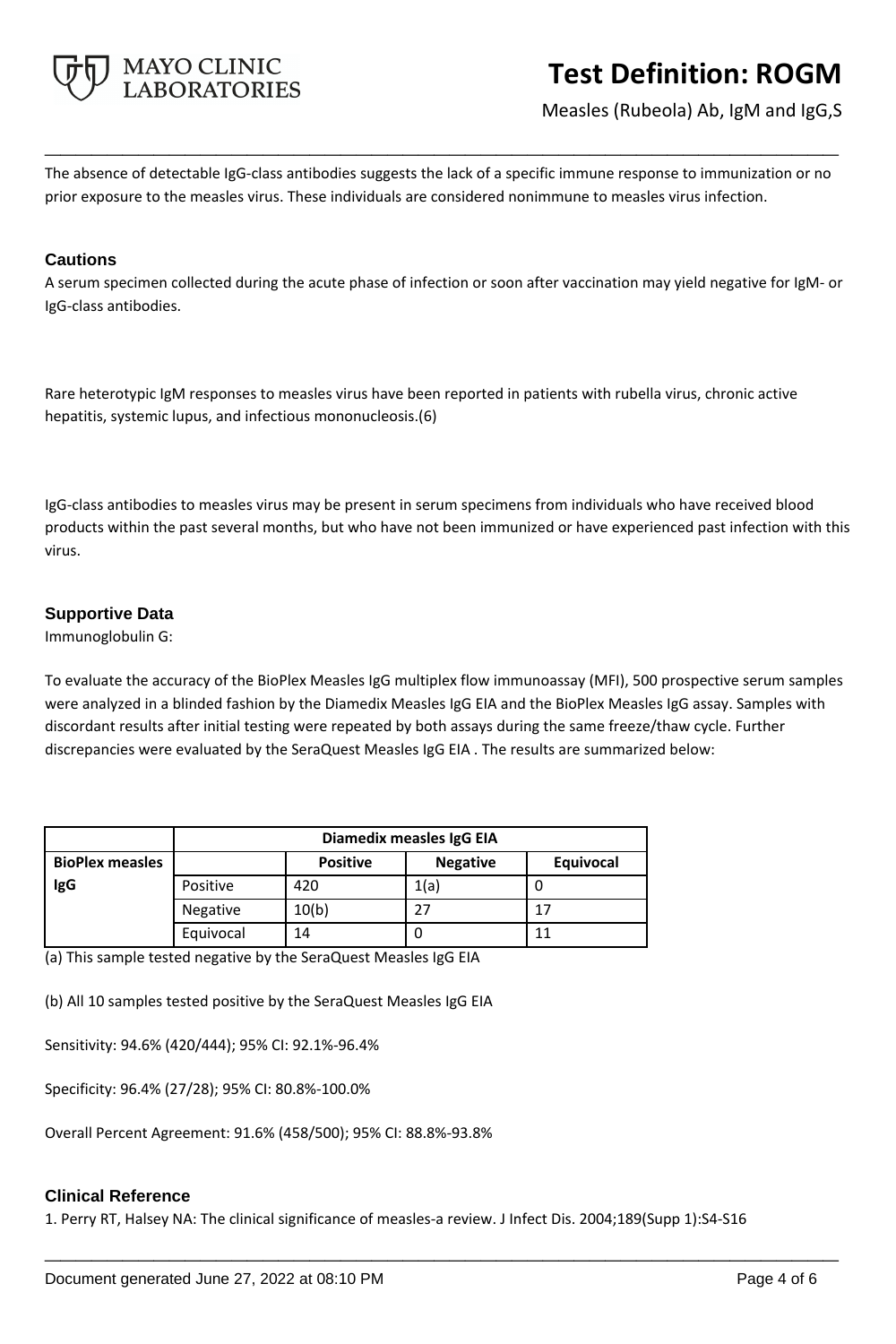

Measles (Rubeola) Ab, IgM and IgG,S

2. Babbott FL, Gordon JE: Modern measles. Am J Med Sci. 1954;228:334-361

3. Liebert UG: Measles virus infections of the central nervous system. Intervirology. 1997;40:176-184

4. Centers for Disease Control and Prevention (CDC): Measles-United States, 1999. MMWR Morb Mortal Wkly Rep. 2000;49(25):557-560

**\_\_\_\_\_\_\_\_\_\_\_\_\_\_\_\_\_\_\_\_\_\_\_\_\_\_\_\_\_\_\_\_\_\_\_\_\_\_\_\_\_\_\_\_\_\_\_\_\_\_\_**

5. Centers for Disease Control and Prevention (CDC): Increased Transmission and Outbreaks of Measles-European Region. MMWR Morb Mortal Wkly Rep. 2011;60(47):1605-1610

6. Cremer NE, Devlin VL, Riggs JL, Hagens SJ: Anomalous antibody responses in viral infection: specific stimulation or polyclonal activation? J Clin Microbiol. 1984;20:468-472

# **Performance**

# **Method Description**

Immunoglobulin M:

The presence of IgM-class antibody to measles is determined by an indirect immunofluorescence assay (IFA). After removal of IgG by specific immunoglobulin antibody, the serum is incubated with measles antigen, which is adhered to a glass microscope slide. Antibodies, if present, will bind to the antigen forming stable antigen-antibody complexes. If no antibodies are present, the complexes will not be formed and the serum components will be washed away. Fluorescein-labeled antihuman-IgM antibody is added to the reaction side and binds to IgM antibodies, if present. This results in a positive reaction of bright apple-green fluorescence when viewed with a fluorescence microscope.(Package insert: Measles Virus Antigen Substrate Slide. BION Enterprises;04/2012)

#### IgG:

The BioPlex 2200 Measles IgG assay uses multiplex flow immunoassay technology. Briefly, serum samples are mixed and incubated at 37 degrees C with sample diluent and dyed beads coated with measles antigen. After a wash cycle, antihuman-IgG antibody conjugated to phycoerythrin (PE) is added to the mixture and incubated at 37 degrees C. Excess conjugate is removed in another wash cycle and the beads are resuspended in wash buffer. The bead mixture then passes through a detector that identifies the bead based on dye fluorescence and determines the amount of antibody captured by the antigen based on the fluorescence of the attached PE. Raw data is calculated in relative fluorescence intensity.

Three additional dyed beads, an internal standard bead, a serum verification bead, and a reagent blank bead, are present in each reaction mixture to verify detector response, the addition of serum to the reaction vessel and the absence of significant nonspecific binding in serum.(Package insert: BioPlex 2200 System MMRV IgG. Bio-Rad Laboratories; 11/30/2018)